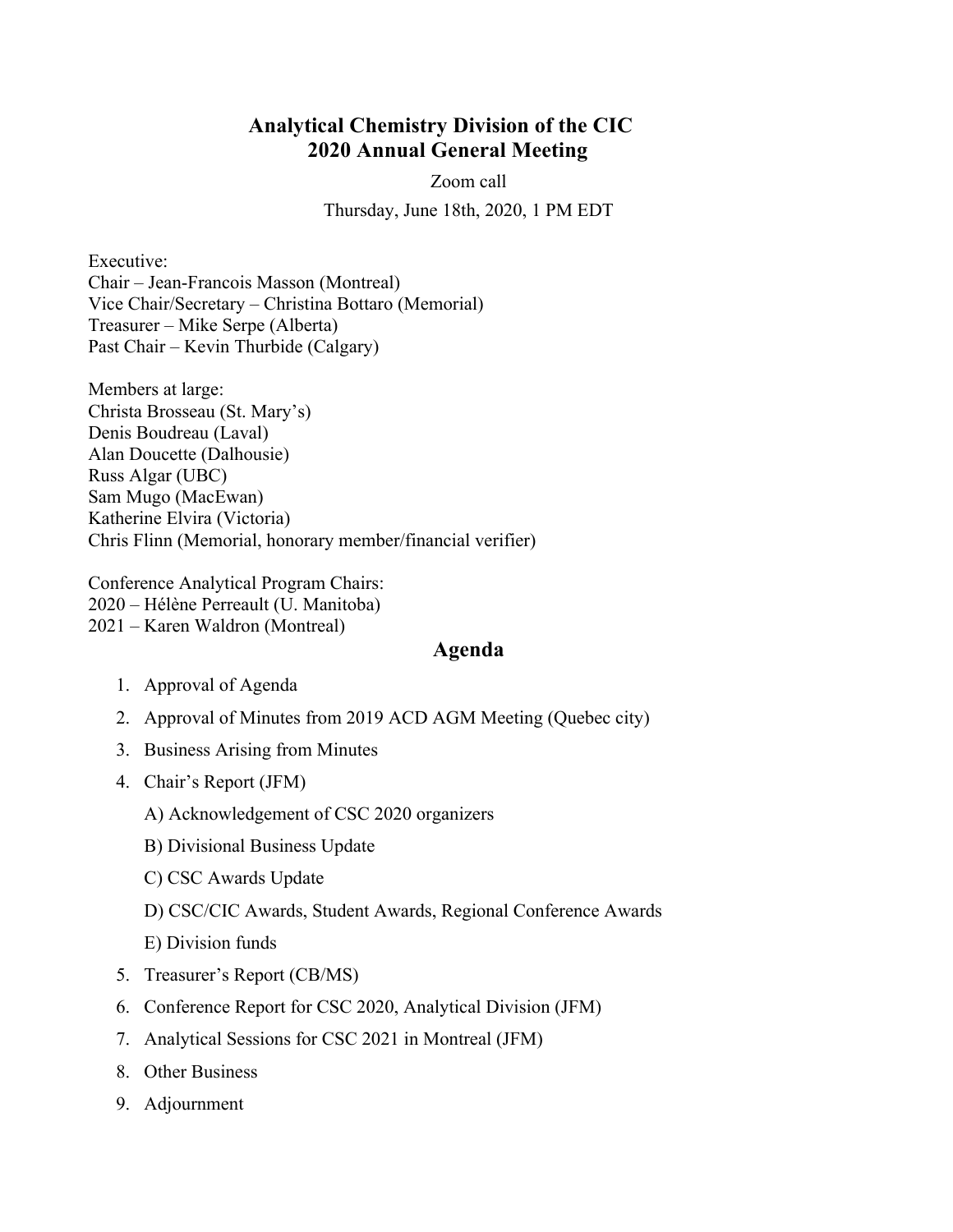Start Time: 1:04 PM EDT

- 1. Approval of Agenda. Motion: Jean-Francois Masson:, second: Mike Serpe
- 2. Approval of Minutes from 2019 ACD AGM Meeting (Edmonton) Motion: Jean-Francois Masson , second: Christina Bottaro. Approval: Unanimous
- 3. Business arising from minutes.

#### 4. Chair's Reports

A) The Chair acknowledges and thanks Hélène Perreault for her efforts in the organization of the analytical program for the 2020 meeting, which unfortunately has been cancelled due to COVID-19.

#### B) Financial :

The division is no longer on the watch list for holding too large of an equity in our accounts. The situation was arising for bookkeeping that accounted for our GIC as being equity. CIC now has the funds on our behalf and the GIC has been performing well in 2019.

The national award sponsorship fees has increased to 725\$ to account for the cost of the scholarone platform.

The conference surplus model is undergoing a re-evaluation of the model on how to distribute the surplus to the divisions. As the division with the strongest involvement at CSC and highest return for conference surplus, it is unlikely that any model will be favorable to the AN division. Representation have been made to keep a model with a strong weight on the number of abstracts submitted and number of member present at the conference. Both factors are favorable to the division. The conference surplus, while it varies significantly, has been dropping recently.

- 50% goes to the national office
- 34% to organizing committee
- $\bullet$  16% to the division

#### Conference

No word on the model that will be used for the conference surplus for IUPAC/CCCE2021 in Montreal. The conference model has been based on overarching themes and no longer based on division symposia. The current model thus fails at capturing that. CSC is working on a model to be proposed to the divisions. The AN division voiced its opposition to the themed conference model.

#### Membership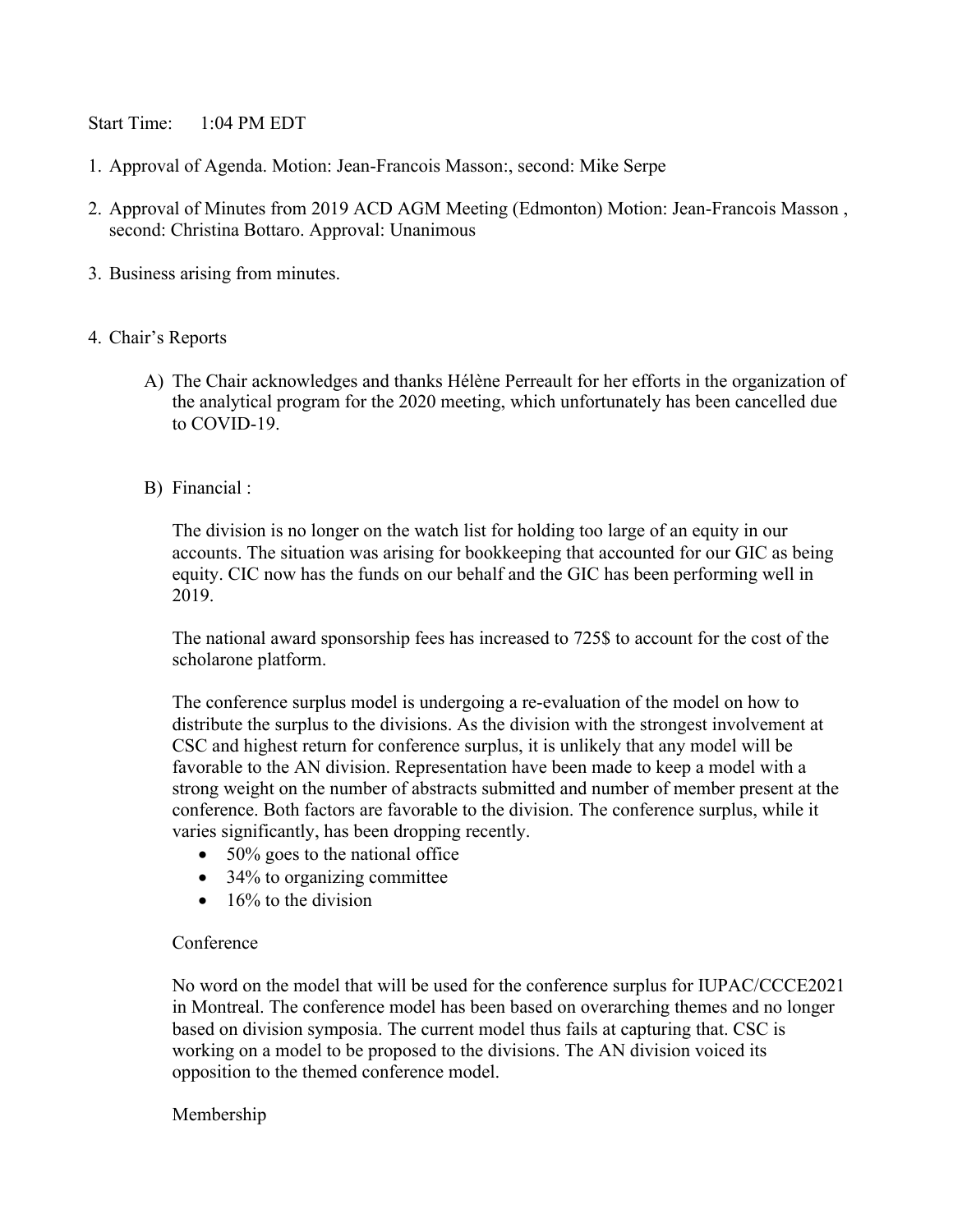Membership is also declining, mainly due the cancellation of CCCE2021. The chair invites everyone to renew their membership, if not already done so.

Governance:

There were talks about the change in designation of the AN division, which is under CIC but has strong ties to CSC. This is no longer under discussion and we report to the CSC division chair, while being under the CIC umbrella.

Division's activity

The division held a logo competition last Fall. Unfortunately, the committee concluded that it did not have a sufficient number of proposals to reach a decision. The AC division executive is looking for input.

C) The Chair announced that the CSC will review the TOR for all awards to uniformize them. This should not have any impact on the AN division. Expect that it will be mainly minor language edits.

The Beamish was not awarded this year as only 2 nominations were received. JFM encourages the members to nominate excellent young colleagues for the Beamish prize.

JFM works with the main office to find sustainable solutions for the division's awards.

We had one award competition was all male nominees. We encourage members to nominate women for the division awards.

D) CSC/CIC Awards, Student Awards, Undergraduate Regional Conferences

We acknowledge the continuous support of our existing award sponsors: Sciex (McBryde) and University of Windsor (Ricardo Aroca). We are hopeful for their continued support of these important awards. Only two nominations were received for the Beamish award (CIC rule minimum of 3). These two files will move ahead to next year (will be eligible for 3 years).

Thanks also to the ACD MALs for serving on the evaluation committee of these awards: Ricardo Aroca, McBryde, Beamish, Ryan/Harris, Undergraduate Student Travel Award in Honor of Dr. Nick Toltl

See Appendix A for a list of awardees. Congratulations to all winners!

All award winners are mentioned on the anchem.ca website and on our social media.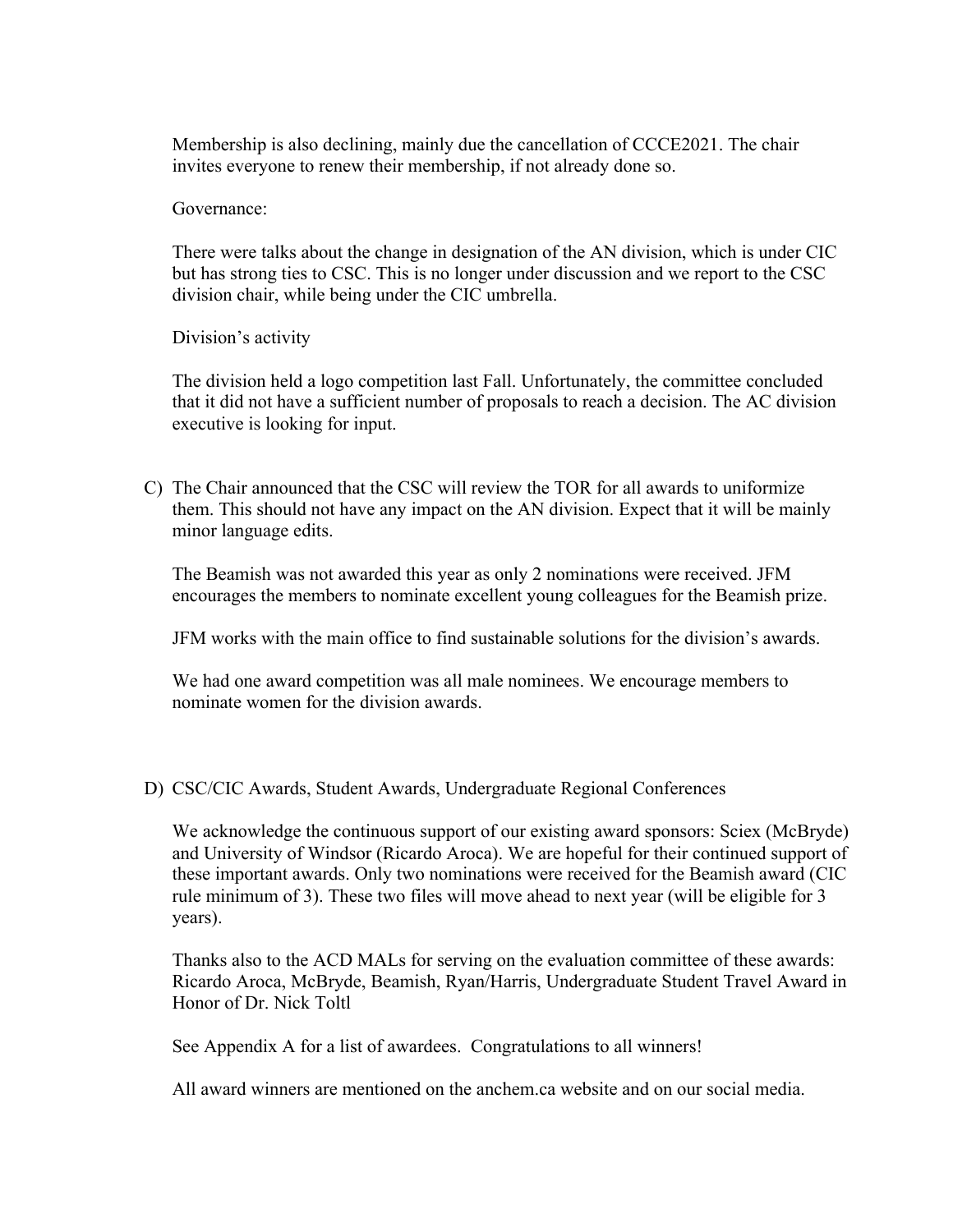ACD poster competition for CCCE 2020 was not held in 2020

### E) Division funds

A negotiation was initiated to comply with the audit rules and the certification of the AN division with non-profit organization rules. The main issues from the CIC office was the lack of availability of the receipts and access to the accounts by the financial auditers, which needs to be carried on a yearly basis.

As such, the money held by the AN division could not be audited and the audit report were done on the best of knowledge and not fully compliant. Giving control of the accounting (not the funds) has always been contentious with the AN division, but a new mechanism was proposed.

One option could be to carry an audit or our accounts, but at a cost of approx. \$5,000 yearly. The price is too steep for the division.

A better option was proposed. The division will receive a yearly transfer of \$3,000 from our funds held by CIC to manage at the division level, essentially to support the division's activities such as student conference support, AGM meeting, and other punctual activities. The only commitment will be to provide receipts to CIC to account for our expenses. As such, conference support, award funds and speaker reimbursement will be carried by CIC in compliance to the audit rules. I personally think this is in the division's interest.

## **Motion:**

That the AN division approve a new mechanism for managing the finances of the Analytical Chemistry (AN) subject division, as follows:

1. The AN division will commit all of their externally held funds to a central account within the CIC, managed by the CIC national office (NO).

2. The CIC will facilitate a yearly transfer of \$3,000 (CAD) of AN division funds from the centrally managed account (assuming that there is at least a balance of that amount) to an external account managed by the executive of the AN division as a "petty cash" allocation.

3. The AN division will be responsible for submitting all receipts for purchases out of their petty cash allocation to the NO as an additional requirement of their normal yearly financial reporting to the NO.

Results of Vote on the Motion: In favour: 95% Opposed: 0 Abstain: 5% Motion carried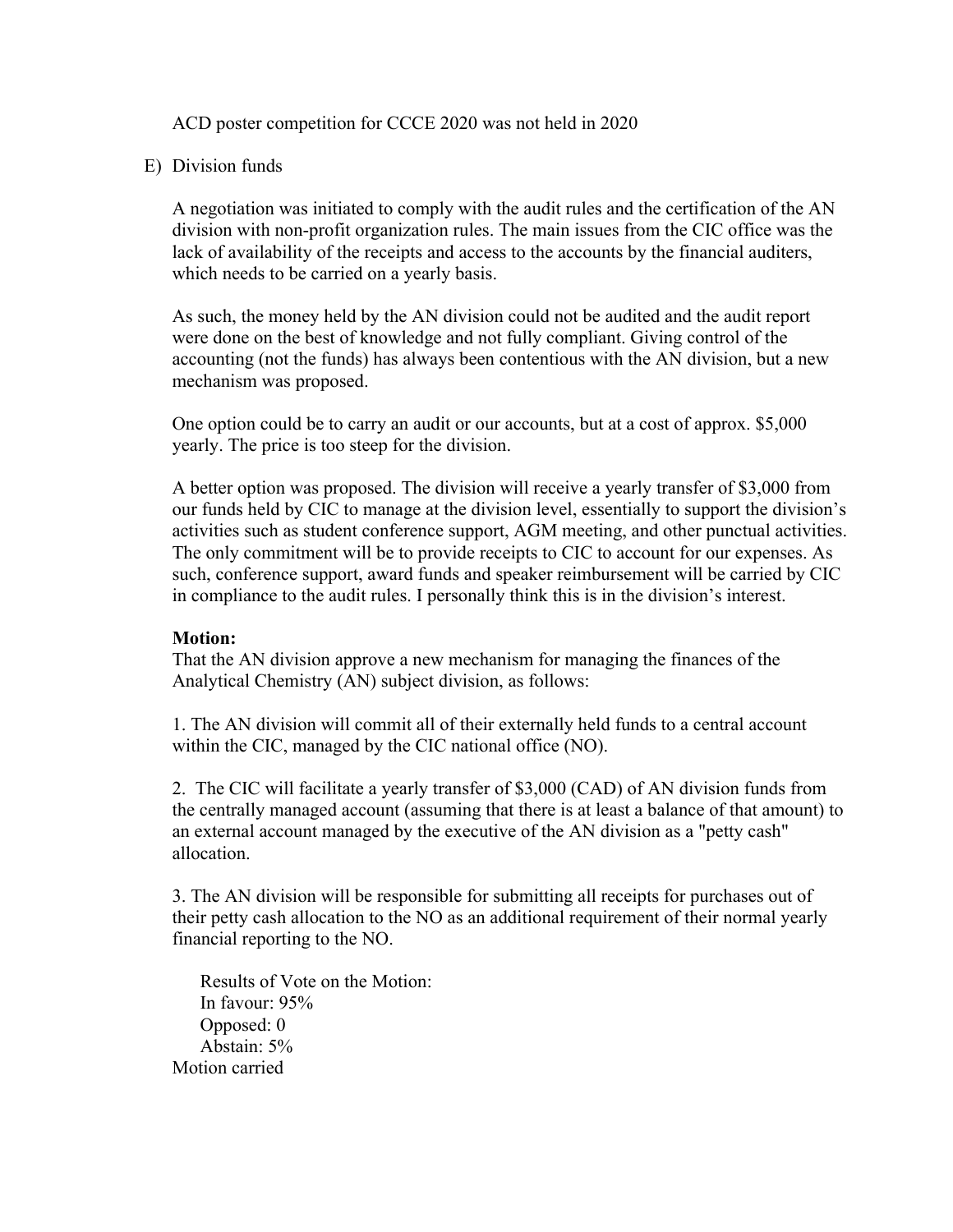5. Treasurer's Report (CB/MS). CB present the annual budget highlights. See Appendix B

6. Conference Report for CCCE 2020, Analytical Division (JFM).

JFM presents the overview of the 2020 CCCE conference program that was put together by Hélène Perreault. The chair thank all organizers for putting such an effort for organizing what would have been an excellent conference.

See Appendix C

7. Analytical Sessions for CCCE in Montreal (JFM).

JFM reports on the behalf of Karen Waldron. Due to the format of the conference, the division has to apply for symposia. Karen coordinated the submission of 4 symposia for CCCE 2021. Diane Beauchemin asks if we will honour 2020 award winners at CCCE 2021. JFM indicates that there is a plan to include the 2020 winners as invited speakers and honour them in the symposia. See Appendix D

8. Other Business

No changes to the executive committee.

JFM announces that the division has been active on the issues related to online teaching with videoconference meetings to federate efforts across the country. Meetings will continue over the summer. We thank Chuck Lucy and Alan Doucette for their leadership in the remote teaching.

9. Adjournment

Time: 1:57 PM EDT Motion: Mark McDermott, second: Diane Beauchemin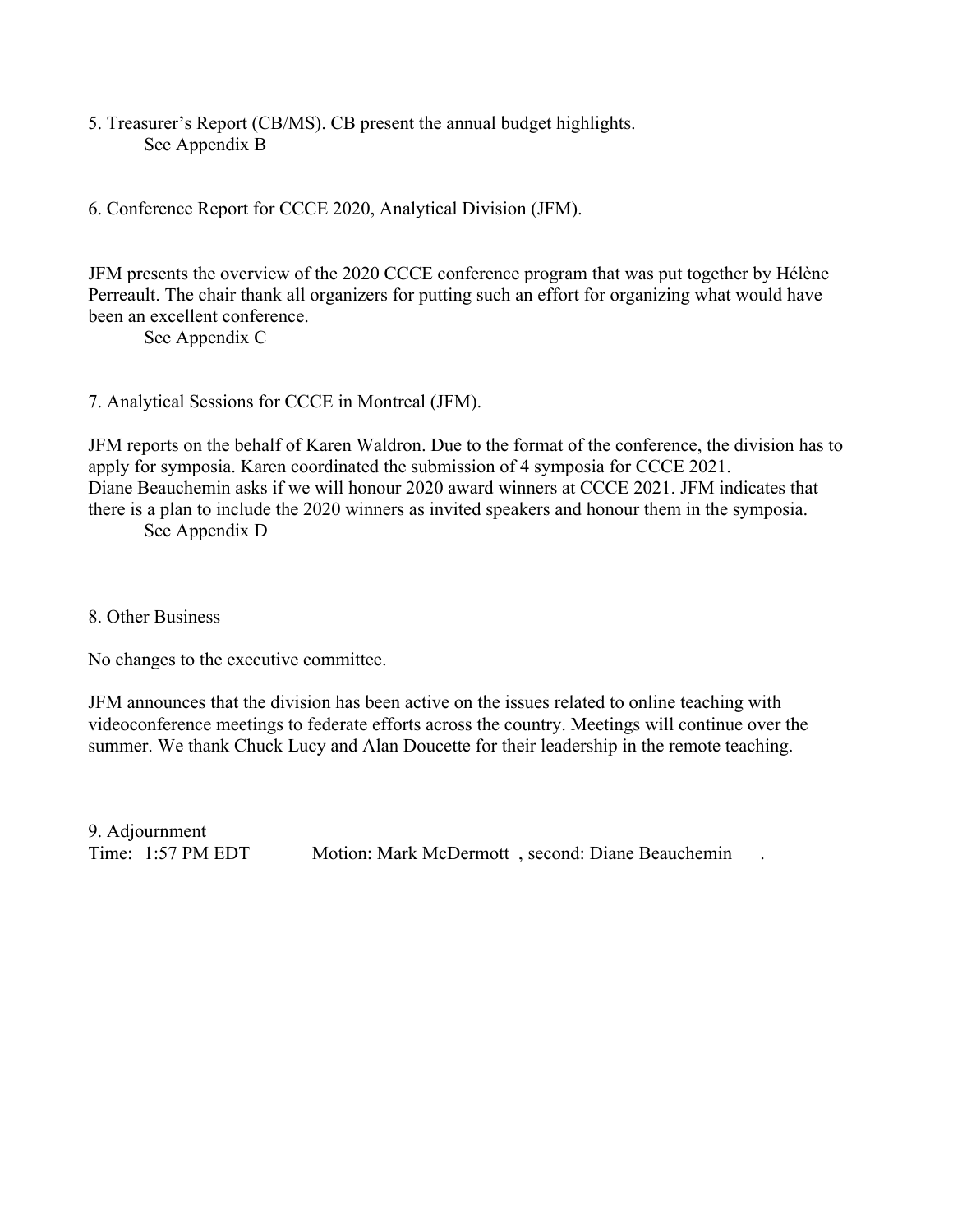### **Appendix A**

CSC/CIC Awards, ACD Student Awards, Regional Conference Awards

CSC/CIC Awards:

**Ricardo Aroca Award 2020** (Sponsor: University of Windsor) **Xing-Fang Li**, University of Alberta No Lecture

**W.A.E. McBryde Medal 2020** (Sponsor: Sciex) **Alexandre G. Brolo**, University of Victoria No Lecture

**Fred Beamish Award 2020** (Sponsor: none; ACD supported) **No award in 2020**

ACD Student Awards:

**2020 Undergraduate Student Travel Award in Honor of Dr. Nick Toltl** Winner: **Maddison Eisnor** (St. Mary's University, Supervisor: Christa Brosseau) No presentation

## **2020 Graduate Student Award in Honour of Douglas Ryan**

Winner: **Matthias Herrmann** (Queen's University, Supervisor: Richard Oleschuk) No Lecture

## **2019 winners of the ACD Graduate Poster Presentation Awards**

1st place: Irina Slobodchikova Concordia University Supervisor: D. Vuckovic 2nd place: Richard Fuku University of Toronto Supervisor: U. Krull Honorable Mention: Ghinwa Darwish U British Columbia Supervisor: R. Algar

## **2019 winners of the ACD Undergraduate Poster Presentation Awards**

1st place: Kaeden Teindl, University of the Fraser Valley, (G. Ghafourifar supervisor) 2nd place: Shruti Bindesri, St. Mary's University, (C. Brosseau supervisor)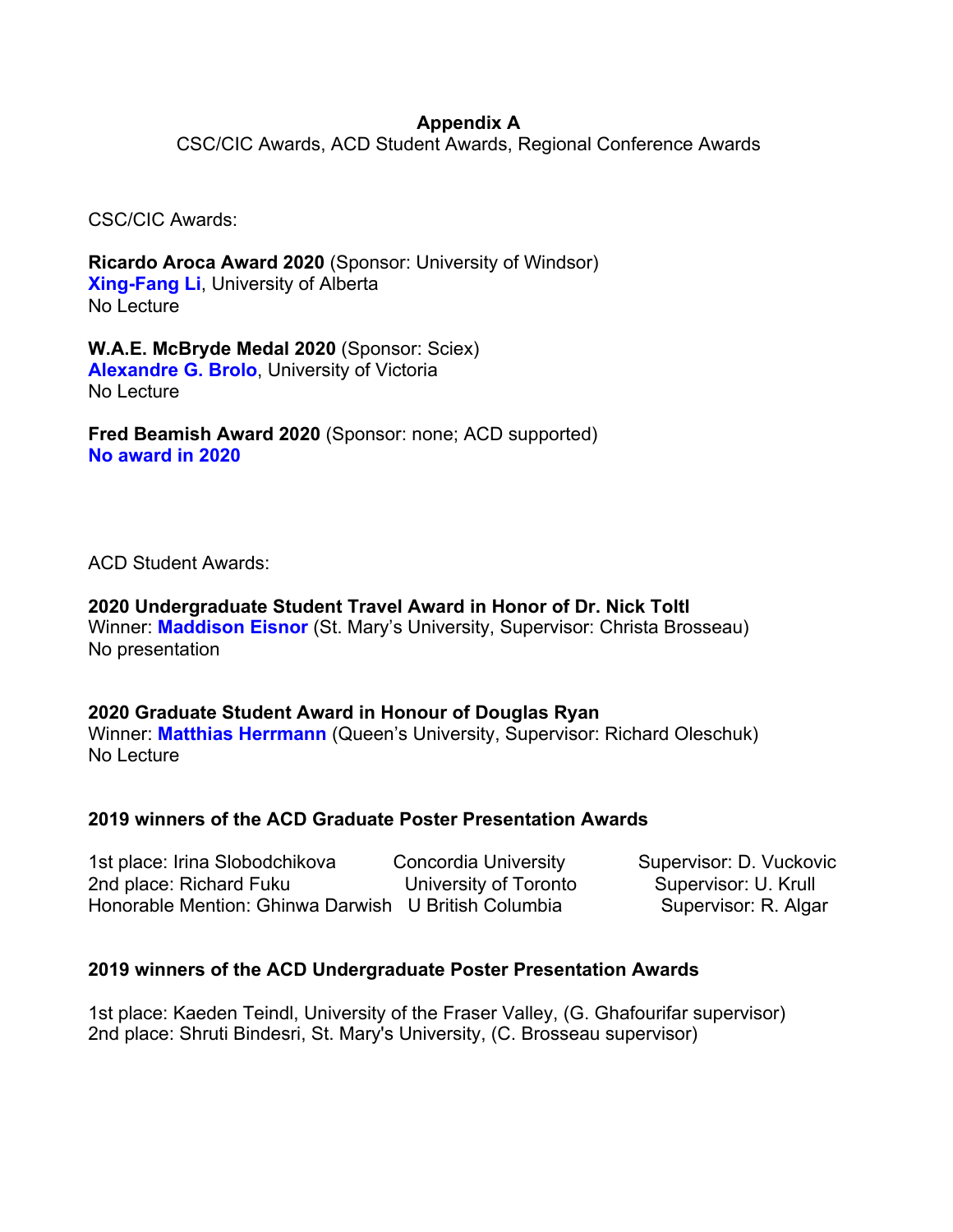2019-2020 Regional Conference Awards:

**SOUCSS 2020** – The 48th Annual Southern Ontario Undergraduate Student Chemistry Conference will be held online on June 15th

**WCUCC 2020** - The 34<sup>th</sup> Annual Western Canadian Undergraduate Chemistry Conference is postponed until further notice

**ChemCon 2020** - Science Atlantic - CIC Chemistry Conference was cancelled due to COVID-19

### **31e Colloque de chimie**

Département de chimie, Université de Sherbrooke October 2019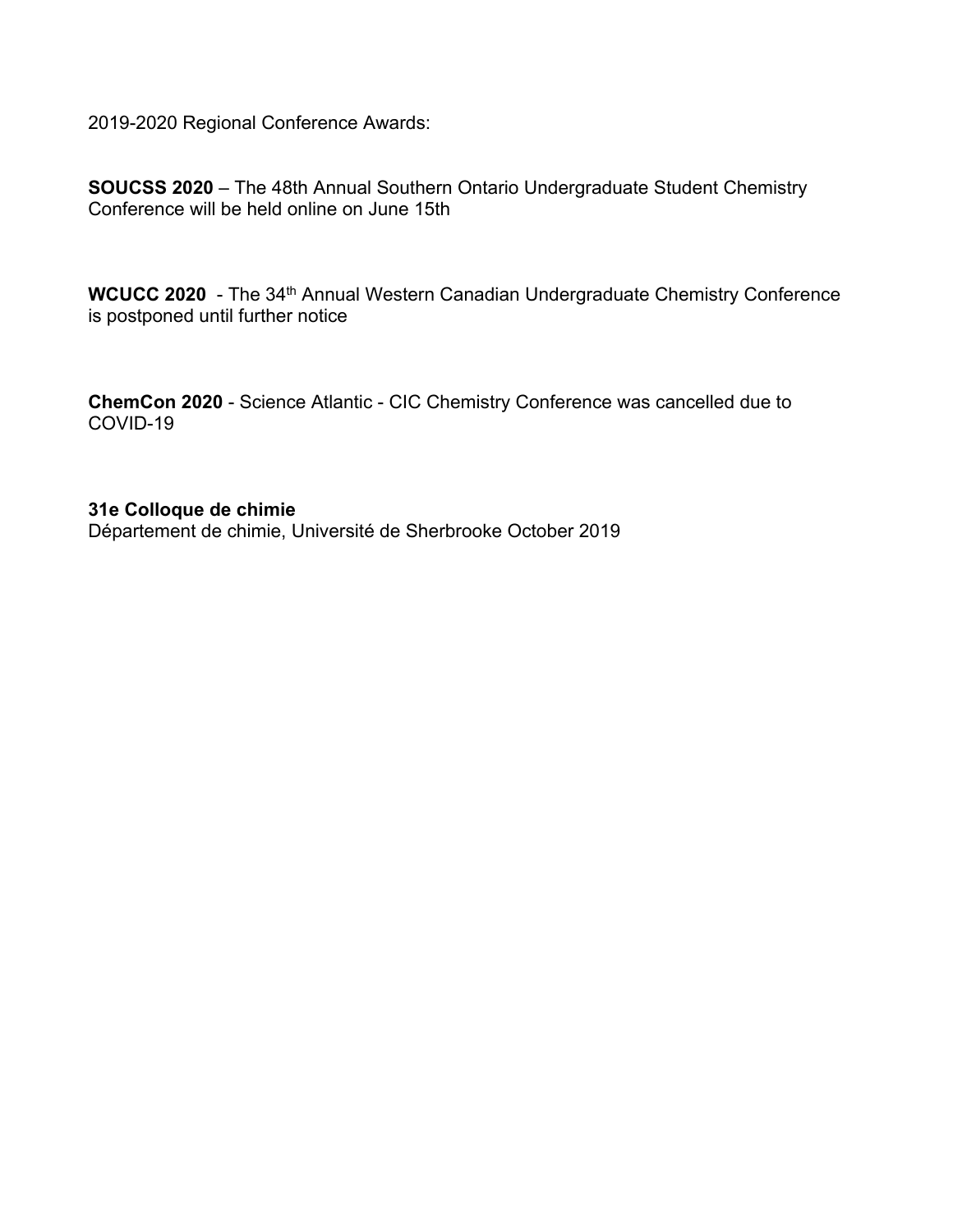### **Appendix B: 2019 ACD Financial Summary**

#### **Analytical Chemistry Division of the Chemical Institute of Canada Financial Statement 2019 (Jan 1 - Dec 31, 2019)**

Prepared by Christina Bottaro, Vice-Chair and Michael Serpe, Treasurer ACD-CIC Presented at CSC 2020 Annual General Meeting

#### **Balance (Dec 31, 2018) 17611,26**

| <b>Income (2019)</b>           |          |
|--------------------------------|----------|
| Symposia sponsorship           | 6071,80  |
| CIC Grant 2019                 | 1203,07  |
| CIC 2018 Surplus               | 1527.71  |
| Investment Interest from GICs  | 8820,98  |
| Interest from Checking Account | 0,00     |
| <b>Total Income</b>            | 17623,56 |

#### **Expenses (2019)**

| Awards                                                                    |          |
|---------------------------------------------------------------------------|----------|
| ACD U.Grad Travel (Benjamin Schmidt) Unclaimed                            | 500,00   |
| Ryan-Harris (Kevin Kovalchik)                                             | 1496,75  |
| Transfer to Chem Ed. For Student Awards                                   | 400,00   |
| Undergraduate Poster Prize 1st Place (Kaeden Teindl)                      | 150,00   |
| Undergraduate Poster Prize 2nd Place (Shruti Bindesri)                    | 50,00    |
| Graduate Student Poster Prize 1st Place (Irina Slobodchikova)             | 200,00   |
| Graduate Student Poster Prize 2nd Place (Richard Fuku) Outstanding Cheque | 100,00   |
| CSC Awards (Steacie endowment 5 of 8)                                     | 500,00   |
| Conferences                                                               |          |
| Science Atlantic Chemistry Conference 2019 (ChemCon)                      | 200,00   |
| LOGIC Retreat 2019                                                        | 200,00   |
| Concordia Chem/Biochem Grad Research Conf. (CBGSA) 2019                   | 200,00   |
| CSC Conference (2019 Quebec)                                              |          |
| AGM and Exec Mtg Expenses                                                 | 1189,89  |
| Speaker Reimbursements                                                    | 5366,68  |
| Administrative                                                            |          |
| office supplies, mailing, etc.                                            | 45,31    |
| Gift for Past Chair                                                       | 103,00   |
| <b>Total Expenses</b>                                                     | 10701,63 |
| Net (Income - Expenses)                                                   | 6921,93  |
|                                                                           |          |
| Total Balance (Dec 31, 2019)                                              | 24533,19 |
| Assets Held in Trust by CIC (from Ledger Report \$78,528.98)              |          |
| $\ast$<br>Ryan-Harris (original)                                          | 17500,00 |
| $\ast$<br>Ryan-Harris (2009)                                              | 12000,00 |
| $\ast$<br>Undergrad Travel Award                                          | 10000,00 |
| $\ast$<br><b>Undergrad Conferences</b>                                    | 8000,00  |
| Grad Poster, Saving Acc Award Trust<br>$\ast$                             | 8900,00  |
| $\ast$<br><b>ACD Travel Funds</b>                                         | 13308,00 |

**69708,00** Checking Account (Dec 31, 2019) **14862,80**<br>
Total Assests **14862,80** Total Assests Oustanding Liabilities (unclaimed prizes and symposium reimbursements<sup>2925,46</sup>

**Total assests + outstanding liabilities (cash)** *97166,65*

\* From ACD Records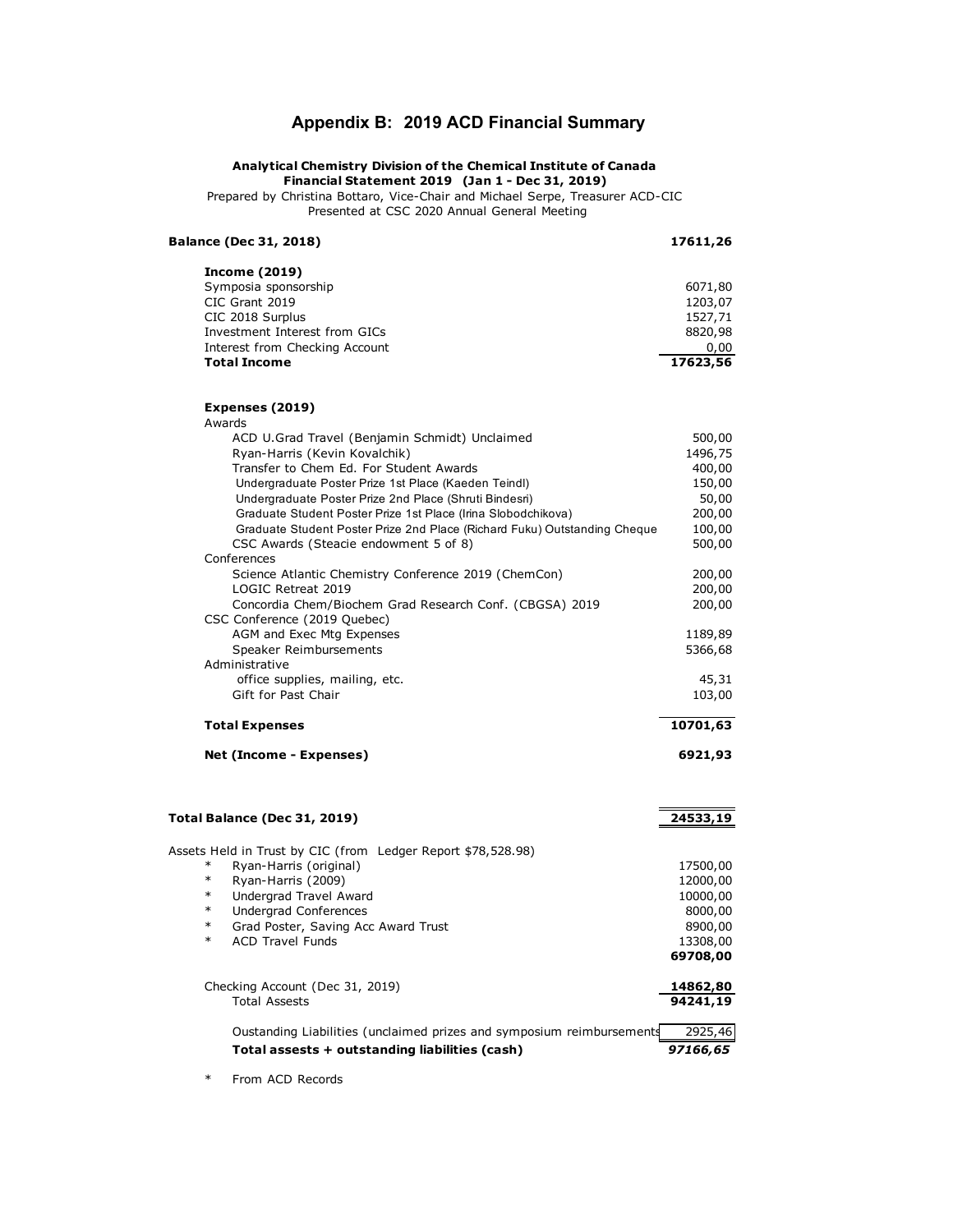## **Appendix C**

Summary report of Analytical Symposia for CCCE 2020

## 1. **Line up of symposia:**

Advanced methods for analysis of agricultural food and environmental products - joint with EN

Analysis, sensing, imaging, and biological applications of nanomaterials - joint with MT

Analytical and Physical Electrochemistry – From Fundamentals to Sensing Applications

Environmental chemical analysis: from targeted to non-targeted analysis - joint with EN

**Microfluidics** 

Mass Spectrometry: Systems Biology and Bioanalytical Separations

Surface-enhanced or surface-sensitive spectroscopy - joint with PTC/SS

Teaching of analytical chemistry - joint with CE

# **8 symposia, 22 invited speakers**

**Total number of Analytical oral presentations: unknown**

# 2. **Total number of AN student poster presentations: unknown**

# 3. **Sponsorship: Unknown**